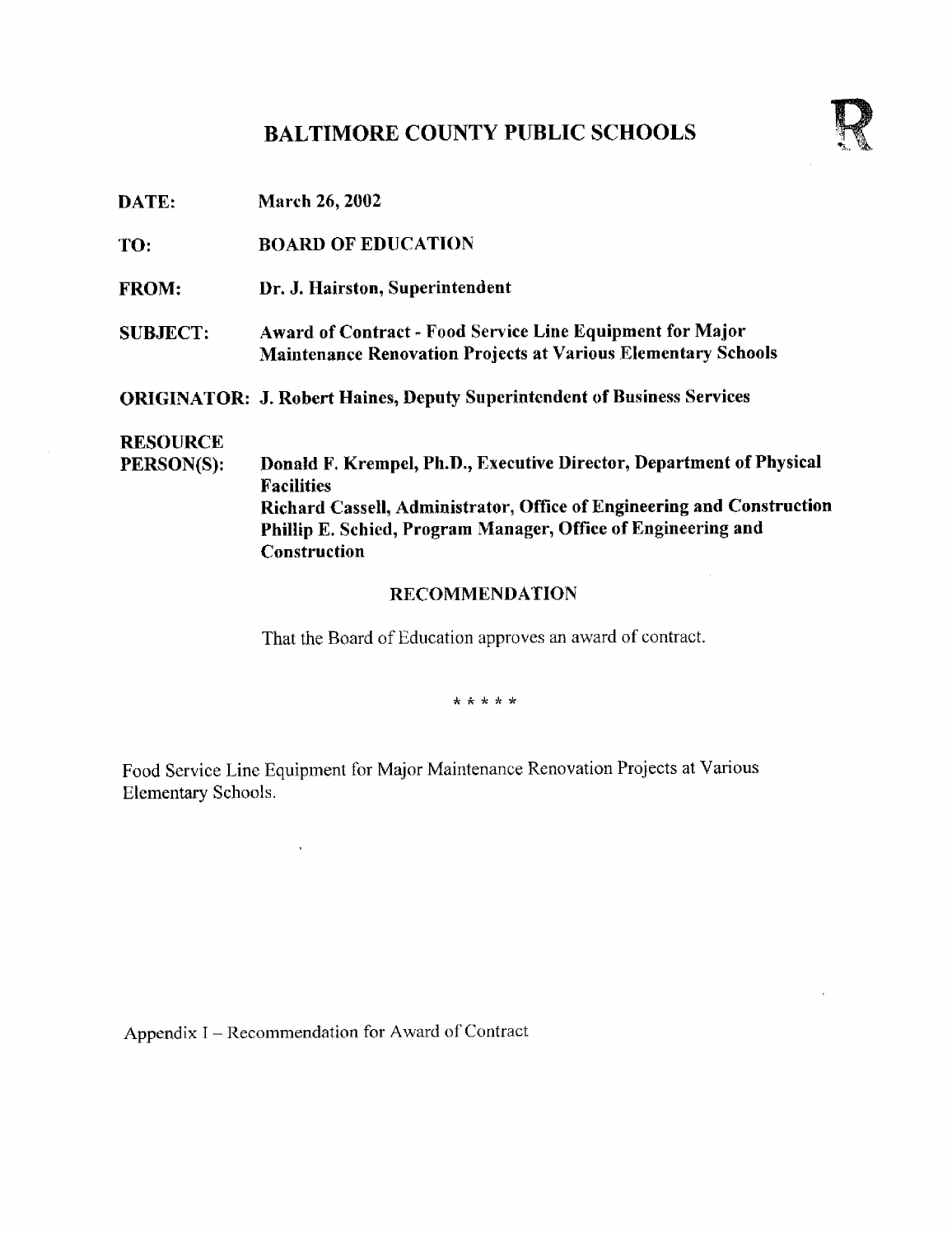## Appendix I

### Recommendation for Award of Contract Food Service Line Equipment for Major Maintenance Renovation Projects at Various Elementary Schools March 26, 2002

On March 13, 2002, three (3) bids were received for food service line equipment at various elementary schools, Bid #3DI-REN2-FSE-A . These projects consist of renovations and upgrades to the existing food service equipment at forty-two (42) schools. A summary of the bids is attached. Based on the bids received, the Department of Physical Facilities recommends an award of contract to American Energy Restaurant Equipment, Inc ., the lowest responsive bidder, in the amount of \$607,980.00.

At this time, we are also requesting <sup>a</sup> 5% Change Order Allocation in the amount of \$30,399.00 to cover any unforeseen conditions and minor changes to the contract, to be authorized and approved by the Building Committee in accordance with Board Policy.

Funding for these projects is available from the Capital Budget Project #665 -Major Maintenance.

**APPROVED:** 

Executive *Dire*